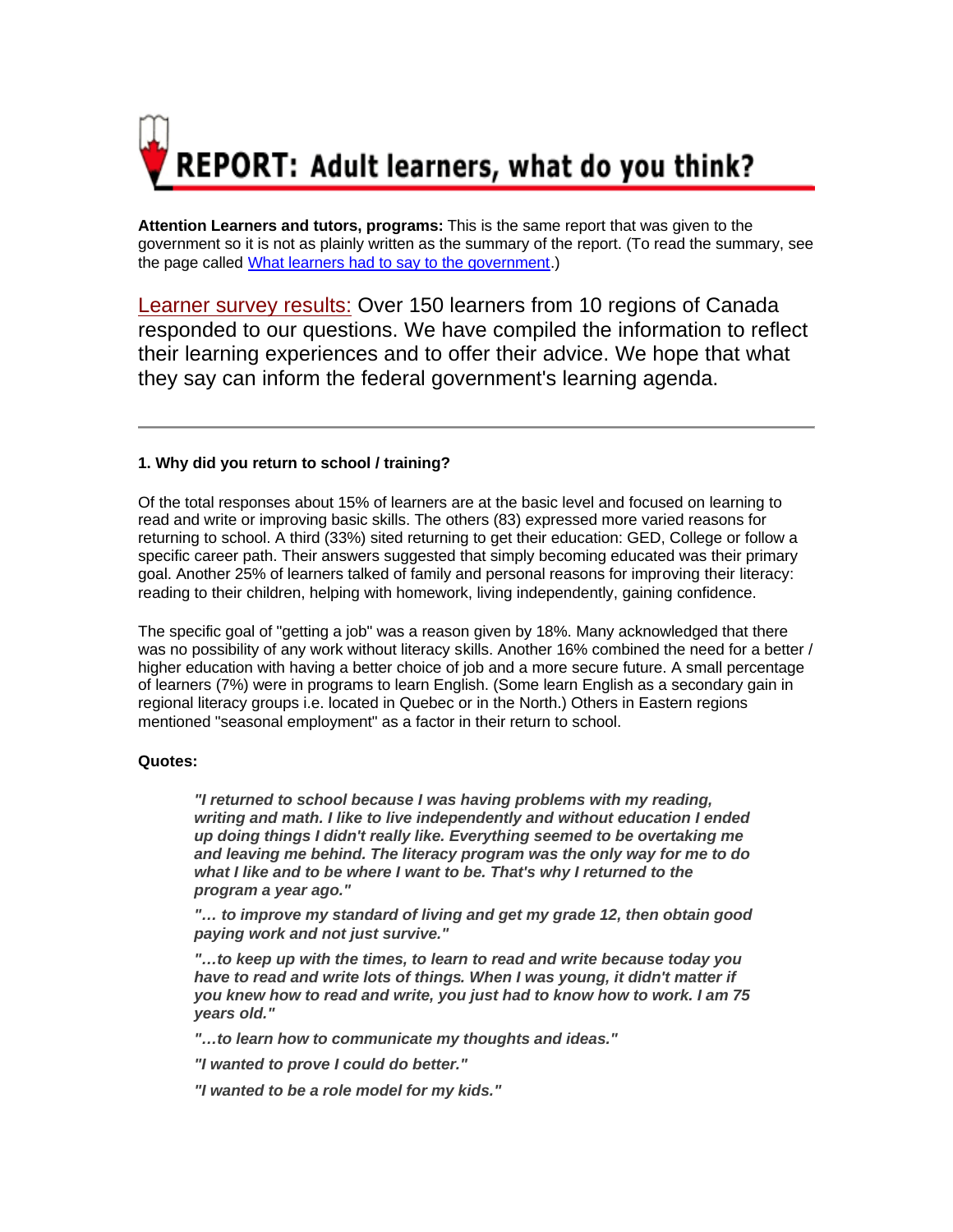*"I was tired of being poor."*

## **2. Has anything made it hard for you to go to school or stay in school?**

It is no surprise that most learners quote economic hardship as the main reason they have trouble attending or staying in school. For some the need for money means holding down a job to pay for school costs (transportation, childcare, supplies, clothes). This often affects school attendance and family life.

Family responsibilities, such as children's health, are also a major factor in school attendance or the ability to do homework, especially for female students. Childcare costs can often mean greater poverty while attending school or the decision not to start.

Transportation problems, the location of programs and access due to program waiting lists were often mentioned as barriers to attending school.

As well, personal or health issues and the stress of negative learning experiences in the past were seen as factors inhibiting success at school.

## **Quotes:**

*"Poverty is always a big factor when deciding to go back to school, it often means welfare or U.I.C. I am mostly concerned about single parents who have to worry about putting good food on the table and all of the other needs that children have. I personally never had enough food and was so ashamed to have to go down to the Food Bank to see myself through until the end of the month."*

*"I have to drive my bike to school because I don't have any other transportation. In the winter I take the bus. Also in the summer I have to switch to evening classes because there is no financial support for childcare for me to come in the day."*

*"The fear of failure - of not understanding what is being taught - of being ridiculed or not understood by an instructor: all those wonderful experiences I had in public school! As a result I have a high standard for myself. Once I ease up on me then I can return."*

*"For me going to school and staying in school has been an emotional safety issue. All of my life I have to hide the fact that I had reading and writing difficulties. I was shamed of that fact that I could not read well. When it came time for me to do something about it. I found it impossible to face going back to school because of the fear I had. I believe if it had not been for a chance encounter with a tutor, who found out I had these problems, I would still be one of the low literacy statistics."*

## **3. What has helped you to go to school? What kind of program works for you? What support do you get?**

The majority of learners recognized their family and friends as the support system they need for success in school. Next they acknowledge the work of their and tutors, teachers, especially those with caring, patience and commitment to subject matter addressing the real learning needs of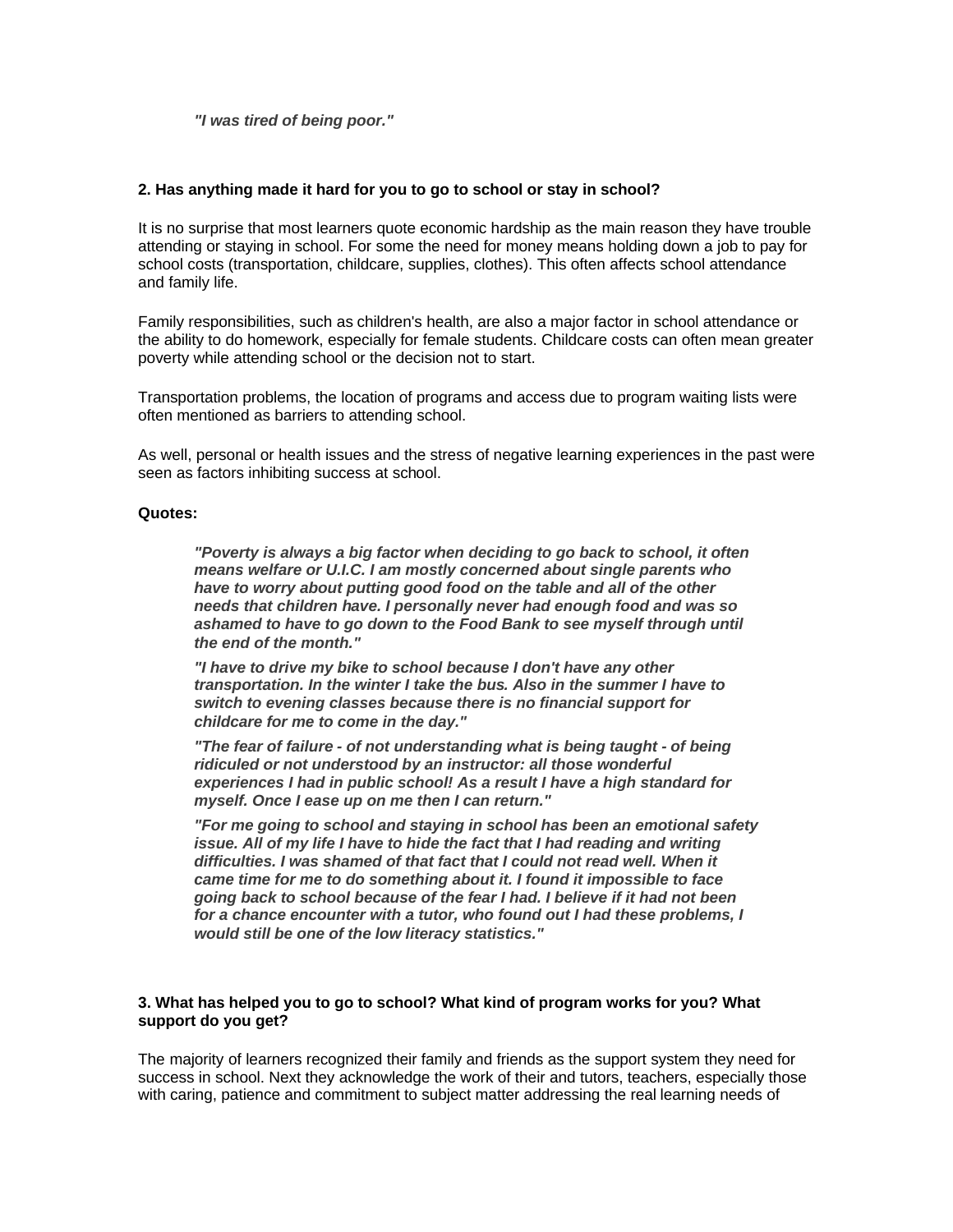adults. Many learners provided specific names of teachers and programs and wrote of their gratitude.

Successful literacy programs were most often described as safe environments that regarded learners as unique and respected their learning styles and pace. Almost all felt they learned most in interactive small groups with some one to one tutoring alternatives. As well, many listed fellow students as supporters. The best programs seem to break isolation and model community involvement in their approach and structure. The learning in these environments transcend reading and writing skills.

Those learners who were eligible / receiving financial support for their studies recognized this as the primary support in attending school. Most expressed gratitude to the government for this help in their comments.

### **Quotes:**

*"My family supports me to go to school. They don't want to see me depend on someone else. They want me to go as high as I can and I want to excel in my life."*

*"What helped was lots of positive encouragement and support of family and friends. Financial assistance from various organizations that promote learning, and learner-centered, individually paced programs that allow a tremendous amount of flexibility to the learner."* 

*"I was lucky enough to first get into a combined upgrading/life skills program and the support of a community kitchen, parenting courses and general coping skills that were taught were wonderful. Also it meant a lot that the school geared itself so I was out of school when my child was. When I went into a regular program that was not there and I suffered for it."*

*"The first program that helped me was the local one on one tutoring program literacy program. With the help of my tutor I learned how to sound out words. This program also helped to build my self confidence. The most important support I received was emotional. The tutor created a safe environment for me to learn in. They validated my feeling instead of dismissing them. I am able to go to school and continue to work at the same time. If it was not for the flexible class times, I would not have been able to attend."*

*"The people in the literacy program are wonderful. There is coaching and people are all here for the same reasons. I enjoy being around everybody. The flexibility in class time helps when I have to put my kids first. I like the reading and writing together as a group. I get a lot of support from other learners."*

## **4. How has your life changed since you have been going to school? (What can you do now that you couldn't do before?)**

We wanted to find out what changes the learners noticed in themselves since going to school. Although they mention improved reading and writing levels or skills on the computer and other competencies; many of the changes they noted were not measured by tests or their teachers. Learners described their increased self-esteem, confidence, hope and ability to speak out for themselves. They often talked of gains in independence and the desire to help others.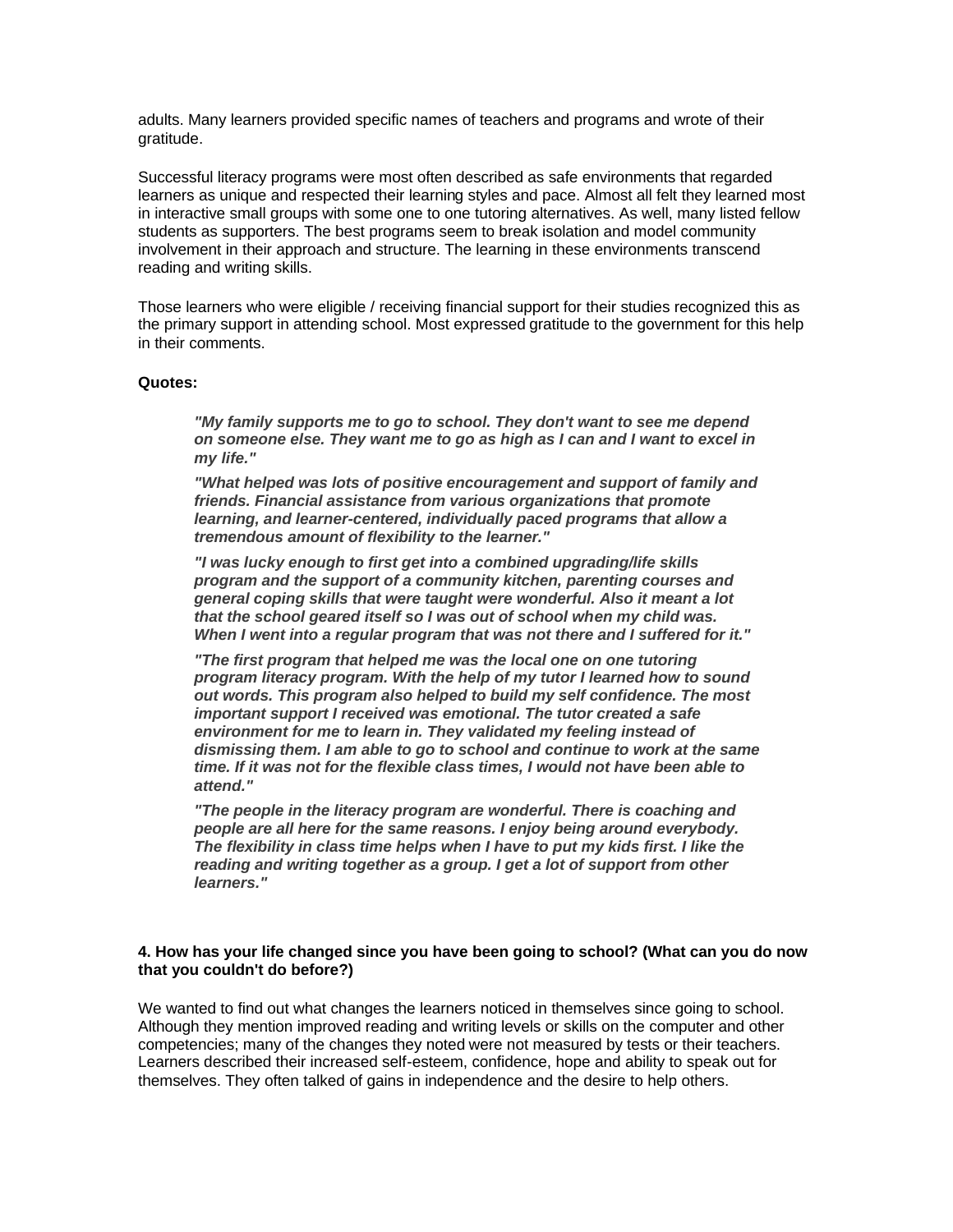### **Quotes:**

*"Well, I enjoy going to school. I think I read more, like the newspaper and books which helps me with the everyday. There are a few things I learned that probably would have made things in the past easier."*

*"I have more confidence in myself which touches every aspect of my life."*

*"I am now able to understand instructions, directions, labels, and signs. I am now able to make important daily decisions that can greatly affect the quality of life for me and my family. I am able to be a full participant in society. I feel more like a citizen and a part of this democracy and the democratic process where I never felt a part before. I am now more informed and am able to make decisions based on choices that I never had prior to getting an education."*

*"Now it makes me feel good when my children bring their homework home. I can sit down with them and understand what I am doing in their math, spelling and sentences."* 

*"I can speak to people and look them in the eye."*

*"I have enough confidence to take on more responsibility in my community. I volunteer, work and place more value on me as a person than I did before."*

*"If I don't know I wait for them to talk and figure it out. Before I used to just turn off and feel stupid. Turned my emotions off in the past- now I don't feel bad about myself so I don't."*

*"Now that I understand what someone is saying (big words), I know how to answer them."* 

*"Since I have been coming here, my marks at college have jumped from a D or C to A- or A+. It has made me realize that my dreams can come true."*

*"Before I came to the learning program I was unemployed because I didn't have self-confidence to look for a job but now I feel more loving with my life and myself. Life is definitely better than before."*

*"For me I can handle what comes up, where before I could not do. Now, I got my First Aid, Driver's License and food handlers, all because I can read."*

*"I have been at the learning program for three years and I am responsible for the attendance sheet. I can write letters and memos; something I couldn't do before. I can use the dictionary. I also read stories to my children and can read notes from the school that my children came home with. I also learned that I am a good person with a good attitude."*

*"Our children's respect for us grows as we learn to respect ourselves."*

*"I have a voice!"*

# **5. What are your future literacy and life goals?**

The answers that learners gave to this question about their future goals were as varied and unique as the learners themselves. Many beginning learners recognize a long road ahead and want to take things step by step. Other learners have dreams of their life's work. They speak for themselves in the sample responses that follow.

### **Quotes:**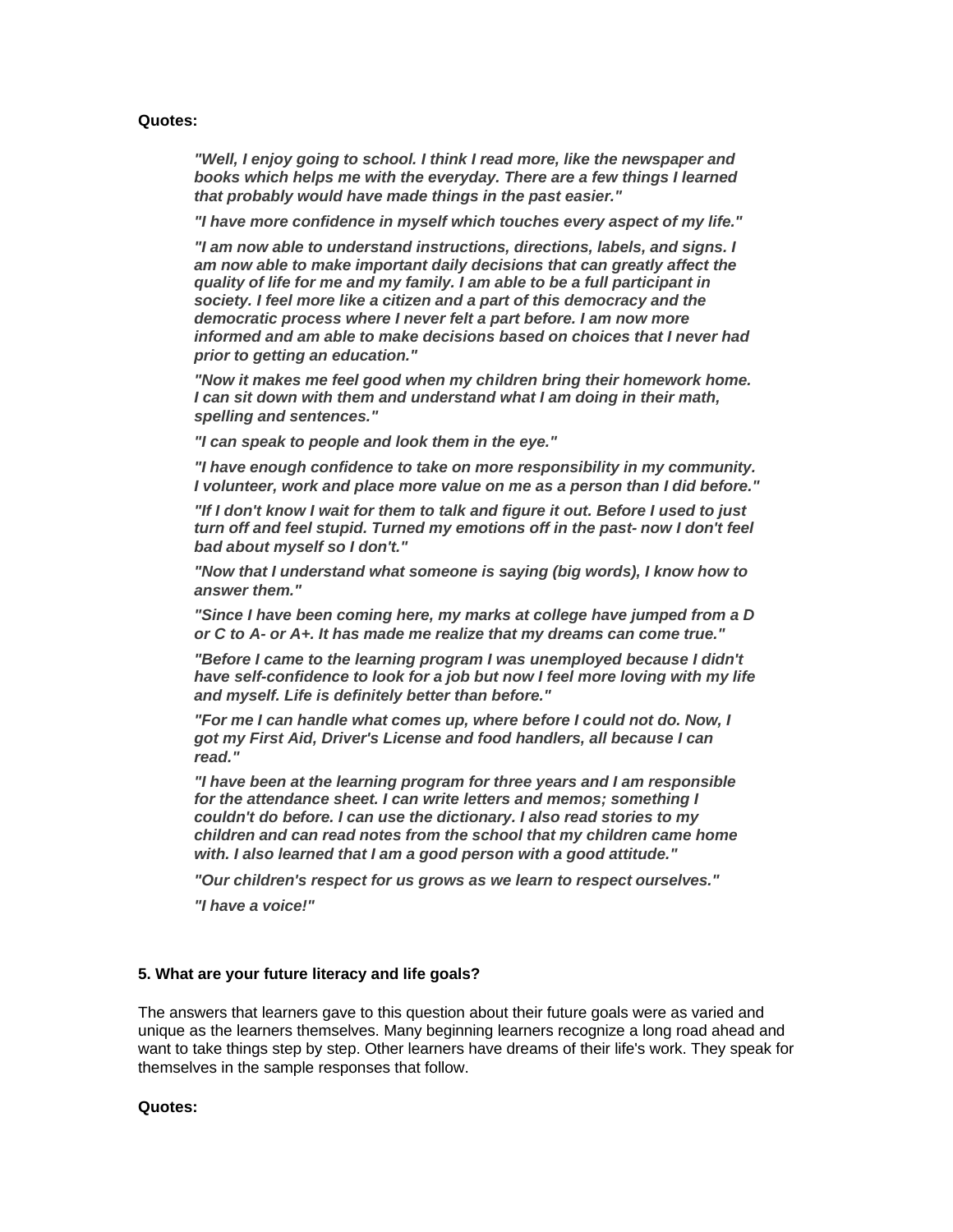*"I would really like to be able to write a short story or stories for children. I would also love to help anyone who needs help with any school problems."*

*"My future goal is to become a Personal Support Worker."*

*"I want to be a role model to my kids and family."*

*"I want to work and be able to provide for my children. I want to set a good example and get off of government assistance."*

*"I plan to become a Certified General Accountant, and maybe later, a Chartered Accountant."*

*"My goals are to get a better job and to keep on learning however and wherever I can."*

*"I would like to become an Environmental Researcher by attending Fleming College."* 

*"My goal is to do an accounting course in college and after that I want to open my own business."*

*"I want to advocate for literacy and the family as a whole at the government level. To attend university and take political science."*

*"On my retirement I would like to read some novels and some newspapers. Maybe when my wife retires we could do some traveling and I could read some signs so we won't get lost."*

*"My plan for the future is in the next three years to finish my night school and get my college and become someone."*

*"I like arts and I want to take an interior designer course, if everything goes as I wish."*

*"My life goal is to hopefully get a paid job one day."*

*"I want to take a computer course."*

*"My goal is to become an Electrical Engineer."*

*"I would like to speak, to write and to read perfectly."* 

*"To start with I would like to be able to upgrade both math and English to a grade twelve level. But most important to me is to go the University and earn a Master's in Psychology and become a councilor. I some day would love to help set up peer counseling for learners with low literacy."*

## **6. What would you say are the most important points to include in a national plan for adult literacy?**

Learners made suggestions about issues they would like addressed in a national learning plan. Although many of their ideas may not fall within federal jurisdiction, they have implications for any national plan and reflect the adult learner's reality. They called for:

- **funding for new and existing literacy programs**
- **voluntary participation in programs (forced attendance doesn't work)**
- **open access to literacy programs for all in need of literacy training**
- **supports while attending school: books/supplies, childcare, living allowances and transportation.**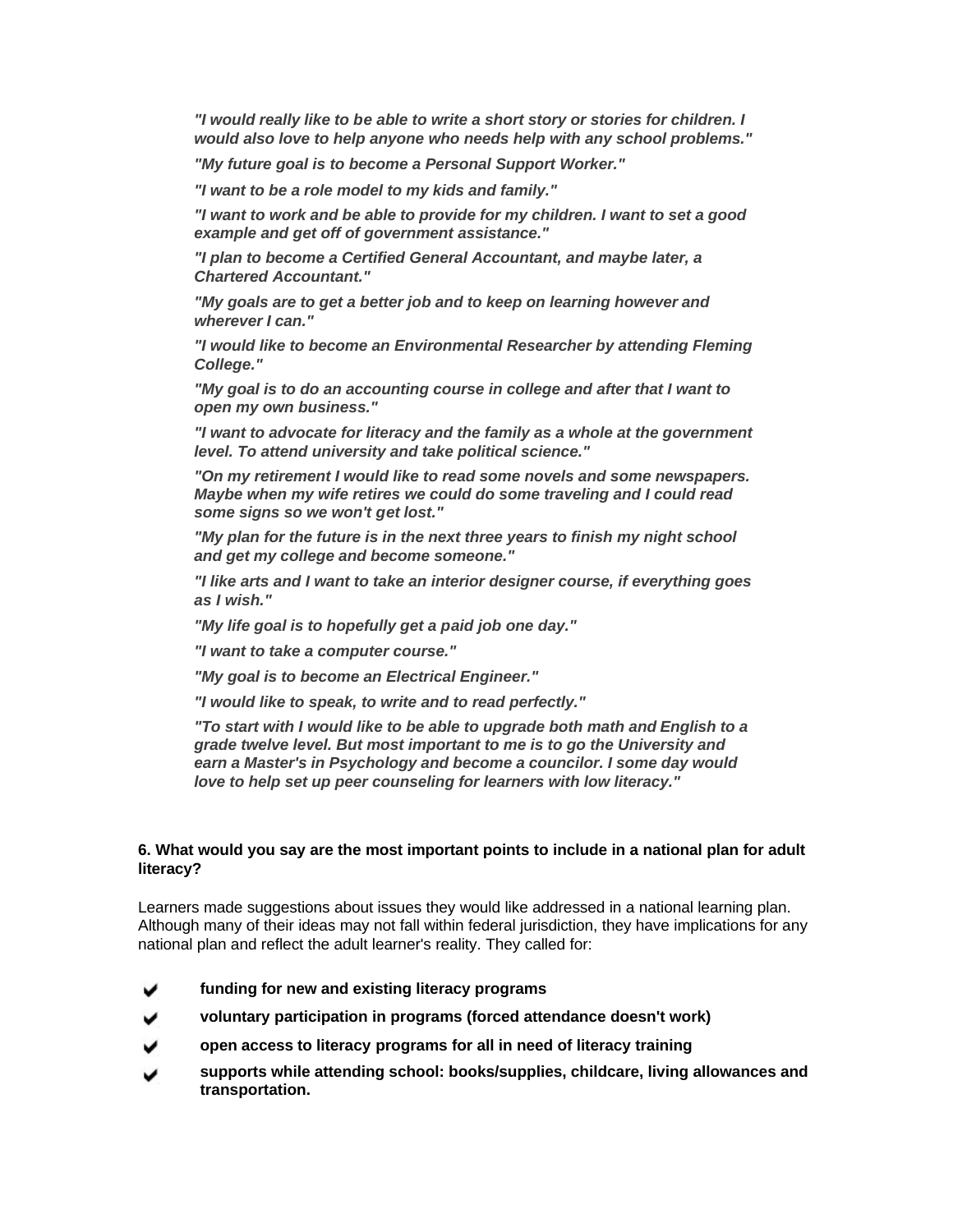- **consultation with learners and inclusion in decision-making on issues effecting their education.**
- **learners valued and respected for their life experience and existing skills**
- **literacy as a right of all Canadians (should be written into the Charter of Rights)**
- **encourage quality literacy programs and teachers (as described in #3)**
- **promote learning and literacy as a societal value**

### **Quotes:**

*"More programs than now and computers are needed. Keep everything but add programs so that more people can come and there's no wait to get in. On-site programs for kids too so that you can still go in the summer time."*

*"I think it would be good if childcare was provided. I also think it is best to let people set their own goals each week instead of telling them what they are going to do. I think allowing people to work and learn at their own pace gives you less stress and pressure. You want to work because you feel more relaxed. I also think more money should be given to literacy organizations to help them with all the work they do. That way they could hire more staff and have more learners."*

*"A government grant to those who would like to further their education. Money is usually the reason for not furthering education (or the lost wages of going back to school)."*

*"Take the focus off jobs, jobs, jobs. Learning is a process and one of the rewards is work, but it is only one of the rewards. The goal of literacy has to be learning not a career."*

*"To have a good education it is important to have access to a library, to have good exercise books and easy access to a computer."*

*"The plan should include enough money to take some of the pressure off and enough sense to acknowledge that as people learn they blossom and as they blossom they get more productive. One follows the other if the focus is on the learning not the product."*

*"Better funding for expanded better programs and increased existing programs to attract good enthusiastic teachers. Larger and more private spaces. Decreased waiting lists. Books: Canadian books!"*

*"Government should come in and speak to students in the programs."* 

*"People who flee their countries should have access to a process that does not require them to have original certificates and diplomas."*

*"Culturally-appropriate needs assessment and programs should be available in all communities."*

*"Support groups, more one to one programs, more advertising to let people know that there is help out there and that they would be in a secure environment. A way that people could get counseling and assessment at a reduced cost."*

*"The government should put more money into programs so that people on welfare can learn to read and write. This would help that person to get a job and get off the system. They can be proud of themselves."*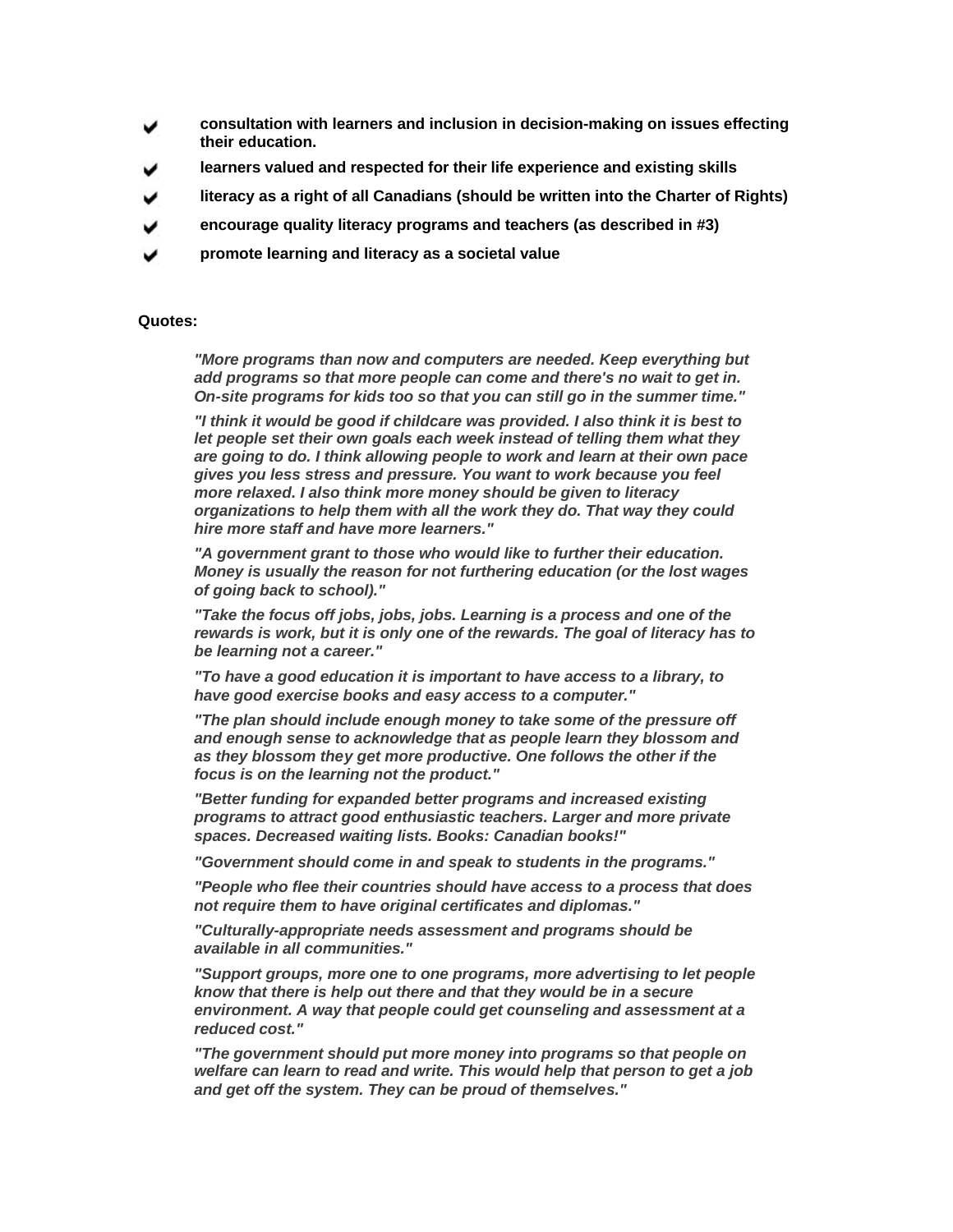*"Do not devalue learners. They are the ultimate consumers of literacy programs and they know better than anyone else what learners need, what they don't need, what works, and what doesn't work."*

*"More funding, more support, recognize learner's ability to read and write, dept of Ed must make literacy a priority, more public awareness of literacy problems and issues."* 

*"Look at the possibilities of Learning Centers becoming credited centers. So we can upgrade and be credited without returning to a school / institution."*

*"Once programs are started they should be ongoing; short term programs do not meet the needs of most learners. There should be one entry process for programs/going back to school where learners are able to fill out all applications at one time and in one place."* 

*"Information about learning and skill development programs needs to be available in all communities in recognized locations and easily available to all (1-800 numbers, cable TV, etc). If you can't read how are you going to find out what's available? Programs are needed for all ability levels"*

*"Learning supports and easy access (tutors, scribes, adapted evaluations, technological special equipment, etc.) are essential for adults with learning disabilities.*

*"Financial needs of students need to be individually assessed and recognized and career counseling needs to be readily available at all phases of training."*

*"More support for learners. Recognize learners as a person not a problem. See him or her for their abilities not as a hindrance."*

*"I believe that learners need to be supported financially, educationally and emotionally. What I mean by financially is that the no tuition on ABE and that there be easier access to loans and grants for adult learners on assistance. That there always be free daycare for adult learners who are upgrading their schooling. What I mean by educationally is that there be enough room in programs for all the people who are willing to go back to school."*

*At all skill levels funding is required to assist learners in providing feedback to government about the effectiveness of existing programs/services and about what would be more useful to them; go to them; don't expect them to come to you."*

*"Address the issue of low income in the adult learner's life."*

*"Have a conference every two years, so that many adult learners may get together and share some of their stories and their talents. Many have great talents that are hidden or never given the chance for recognition. This is huge to ones self-esteem and gives hope and courage that they can learn and are worthwhile, and have something to offer to the community. Planning a conference can be very exiting but also a learning process. It means commitment, team-work, organization skills, building confidence, growth and self awareness."*

*"Ensure that learners are included in every stage of the decision-making processes that evolve regarding adult literacy. The process must truly be totally inclusive rather than exclusionary. Bring all the stockholders together and share in the discussions and debates of all the players."*

*"One of the most important issue is that there be enough seats for adults*